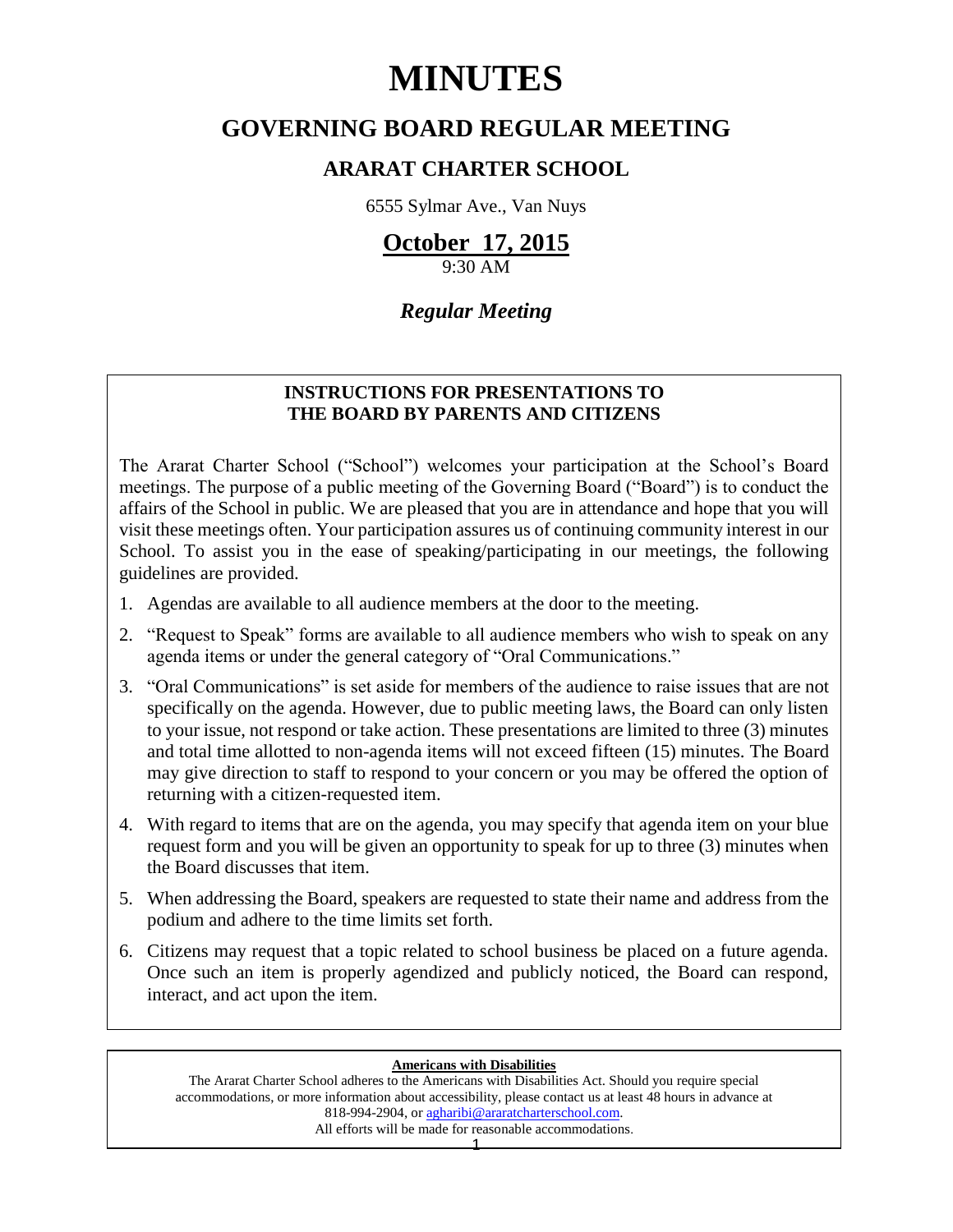#### **I. OPEN SESSION**

#### **A. CALL TO ORDER:**

Meeting was called to order by Board Chairperson at 9:32 am.

#### **B. ROLL CALL**

| Present | Absent |
|---------|--------|
|         |        |
|         |        |
|         |        |
|         |        |
|         |        |
|         |        |
|         |        |
|         |        |
|         |        |
|         |        |

#### **C. APPROVAL OF MINUTES OF BOARD MEETING OF SEPTEMBER 19, 2015**

The minutes of September 19, 2015 was approved unanimously.

Moved by: Mr. Henderson Seconded by: Dr. Karayan Vote: Approved Unanimously

#### **II. COMMUNICATIONS**

#### **A. ORAL COMMUNICATIONS:**

*Non-agenda items: no individual presentation shall be for more than three (3) minutes and the total time for this purpose shall not exceed fifteen (15) minutes. Ordinarily, Board members will not respond to presentations and no action can be taken. However, the Board may give direction to staff following a presentation.*

#### **B. FOR INFORMATION: CHAIRPERSON'S REPORT**. (Attachment)

**1. Update Regarding the Leasing/Purchasing and Financing a Facility:** PROP. 39 UPDATE: On November 1, 2015, the school submitted its application for Prop. 39 facility request. The District's response is expected on December 1st. The District will base its facilities allocation on the maximum enrollment of 340 as stated in the Charter Petition. With 96.67 % ADA, the District projected in-district classroom projection will be 328.68. This is similar to the last two years of projections. The District's preliminary offer in terms of classroom space and facility needs is expected to be the same as this year's.

| School Submits Prop. 39 Proposal         | November 1, 2015 |
|------------------------------------------|------------------|
| District Responds to ADA projections     | December 1, 2015 |
| School's response to district's response | January 1, 2016  |
| District makes preliminary offer         | February 1, 2016 |
| School responds to preliminary offer     | March 1, 2016    |
| District makes final offer               | April 1, 2016    |
| School's reply to district's offer       | May 1, 2016      |
| District's final offer                   | By end of May    |

**2. Update on WASC Accreditation:** WASC accreditation is a self-study process whereby the Western Association of Schools and Colleges acknowledges the effectiveness of a school's instructional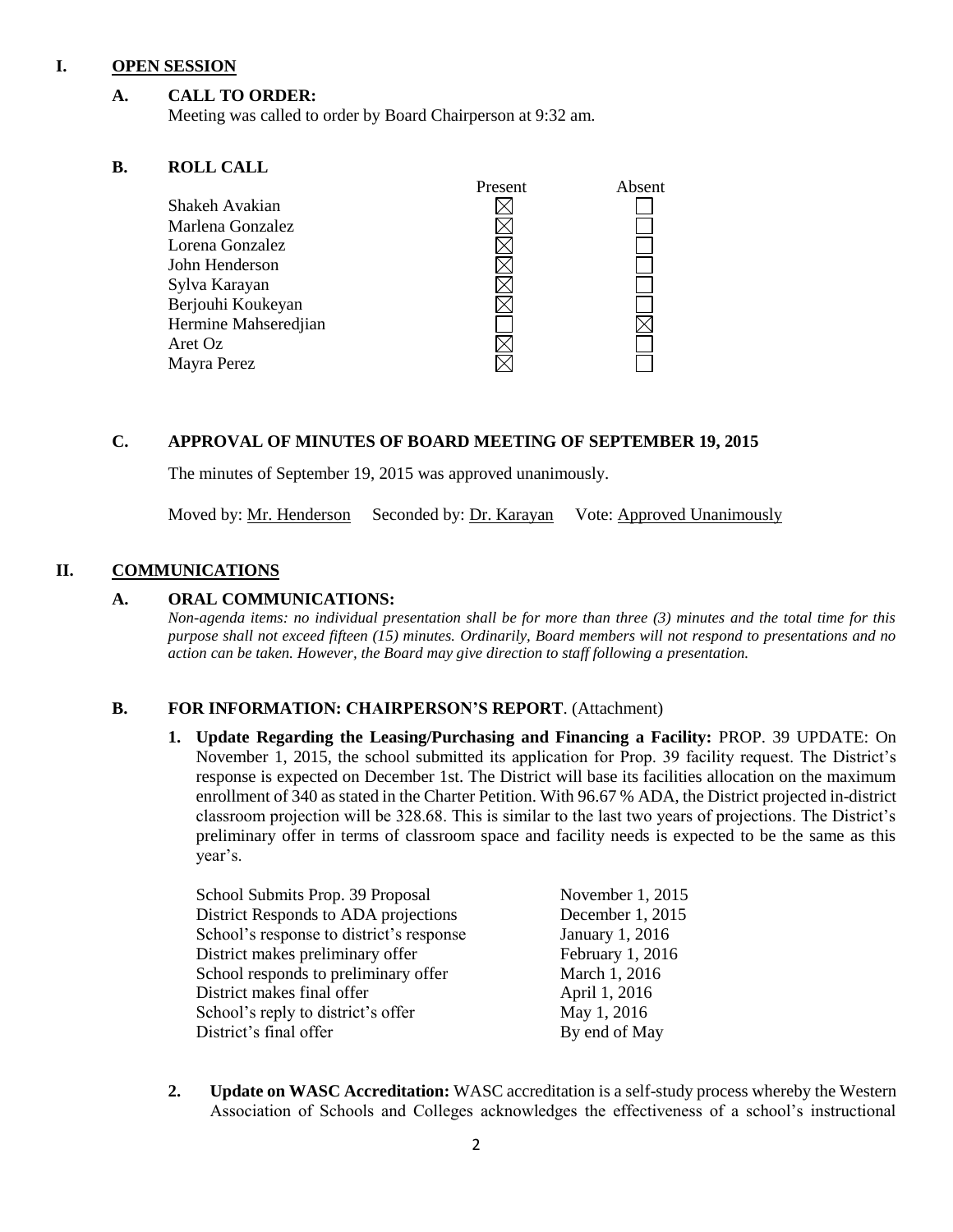programs, governance, leadership and resources. This process is a must for high schools and most colleges. In the public school system, elementary and middle schools do not seek WASC accreditation. However, elementary charter schools have the option of seeking WASC accreditation. Three years ago the school sought and received WASC Certification. This time, we are seeking full accreditation. The WASC self-study report was completed and approved by the board at its September board meeting. The self-study was submitted to WASC and representatives of WASC met with the school leadership on October 14. A full update will be provided at the board meeting.

- **3. Facilities Update:** Principal Eduardo Villela visited the possible site that was identified by Red Hook Capital Partners and will provide a report to the board. He also met with a representative of Red Hook who advised the school in seeking material change for the enrollment before a final decision was made regarding the size of the facility sought. Dr. Koukeyan, Board Chairperson, will follow up and report at the December board meeting Red Hook is requesting additional documents to ensure financial stability. Therefore Dr. Koukeyan will reach out to school's attorney in regards to the possibilities of requesting a material change for enrollment increase for if and when a facility is obtained.
- **4. Board Reorganization:** Based on its bylaws, the Governing Board will identify possible vacancies to be filled at its annual reorganization meeting in December. Since the resignation of two board members during the course of the year, those positions have been filled. There will be one more opening and possibly a second one. The board will make every effort to fill said positions based on the Diversity Plan that takes into account both, ethnic and professional backgrounds. Since the Governing Board has quite a few members with background in education, preference will be given to appoint a board member with business background.

#### **C. FOR INFORMATION: PRINCIPAL'S REPORT.** (Attachment)

*This is a presentation of information that has occurred since the previous Board meeting. (Per attached report)*

#### **1. Update on Calendar of Events**

- Safe Moves Assembly October 14, 2015
- Great Shake Out Drill, October 15, 2015
- Harvest Festival, October 30, 2015
- Parent Involvement Committee, Wednesday October 28, 2015
- Enrichment Session 1, Wednesday November 9, 2015

#### **2. Update on School Activities**

- Pizza Rev  $5<sup>th</sup>$  Grade Fundraiser October 21, 2015
- Pizza Sale on October 30, after Harvest Festival Campus 2 only

#### **3. Update on School Programs - CELDT & BINL testing**

- **School Choir:** Choir session 1 has begun on October 5, 2015 thru December 14, 2015
- **Student Council**: Elections for student Council
- CEDLT Update: All testing for K-5 has been completed. Testing Update September 3 thru 25, the purposes of the CELDT are the following:
	- To identify students who are limited English proficient (LEP)
	- To determine the level of English language proficiency of LEP students
	- To assess the progress of LEP students in acquiring the skills of listening, reading, speaking, and writing in English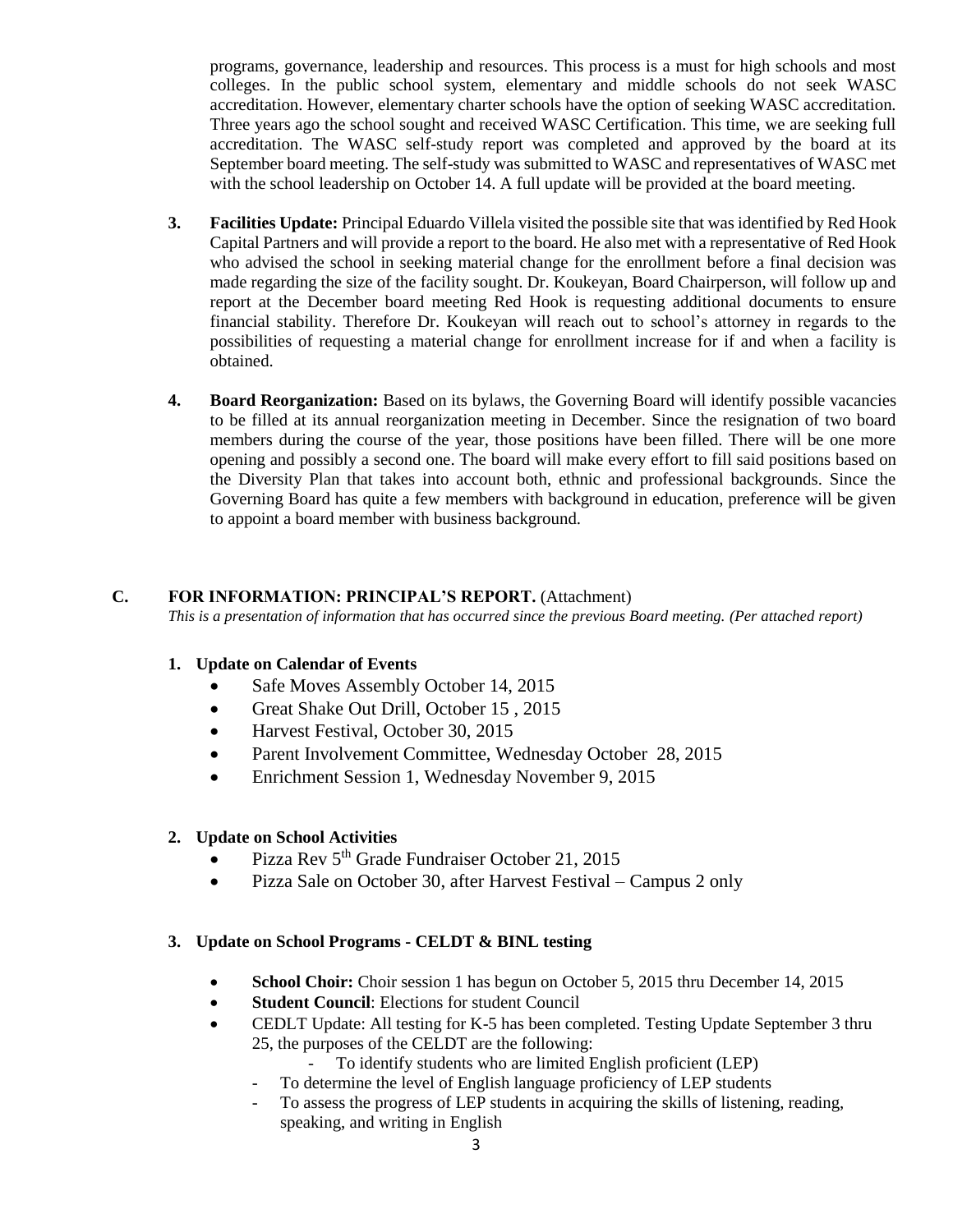State law (Education Code sections 313 and 60810) and federal laws (Titles I and III of the Elementary and Secondary Education Act [ESEA]) require that local educational agencies (LEAs) administer a state test of English language proficiency and develop Annual Measurable Achievement Objectives (AMAOs) for: (1) newly enrolled students whose primary language is not English, as an initial assessment, and (2) students who are English Learners, as an annual assessment. For California's public school students, this test is the California English Language Development Test (CELDT)

#### **4. Update on Audits, Review, & Mandated Reporting**

- **DVR Update -** DVR was conducted on Tuesday October 13, 2015. We received a verbal report from the DVR team. We will be getting a written formal report on November 4, 2015. The DVR consisted of the following components:
	- Parent Interview- Parents did not address
	- Administrator/Staff Interview
	- Record Review

#### **Findings:**

Parent Interview: Parents did not express any concerns during the parent interview Admin/Staff Interview: In regards to the admin/staff interview, they concluded that we were in compliance with all policies and procedures.

#### **Record Review:**

They found two discrepancies that were out of compliance.

- 1. ELD goals missing from IEP
- 2. Present Level performance goal was no in alignment with grade level standards.

#### **Correction:**

Errors will be corrected at the students' next IEP meeting. They have given us until April to make all corrections.

**DVR (Data Validation Review) -** in the past, DVRs were conducted centrally and focused on 2 local districts each year (out of the 8 that we used to have when the process was set up), which meant all the schools in a particular local district only had to go through the DVR process once every 4 years. With the current reorganization each of the 6 local districts will conduct their own DVRs (about 25% of their schools per year including charters) - because of this, some schools in the local districts that just had a DVR visit in the last year or two will have another DVR visit before 4 years pass.

The new DVR process has also changed the way that schools are selected for a DVR visit. The criteria for the selection of DVR schools is now based on support needed in specific targeted outcomes such as IEP Timelines and % of Service Delivery. End of year (2014-2015) Welligent Administrator Reports provided the data used for the selection of schools to receive a DVR visit this year; furthermore, if schools do not improve in these targeted areas after the DVR visit, the schools could potentially be supported next year with another DVR.

 **MiSiS**- LAUSD is now waiting to make a decision on how data will be migrated into MiSIS, a decision is to be reached by the end of December.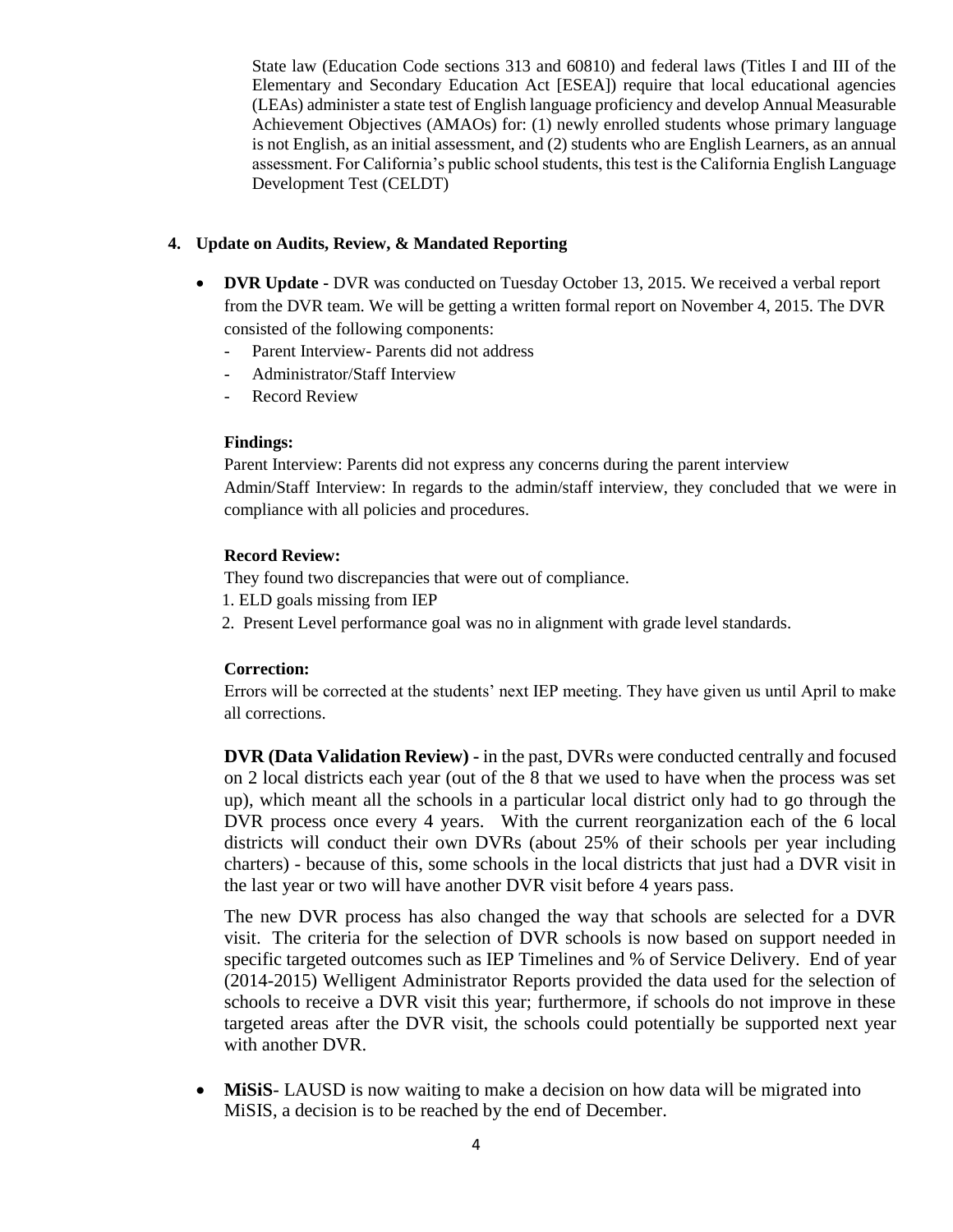**CALPADS –** Will be submitted by mid-November once all meal codes have been received.

#### **D. FOR INFORMATION: FINANCIAL REPORT**

*This is an update from what has transpired since the last board meeting.*

**1. Budget to Date Update.** Budget to date update and report from Edtec - Kelsey Wrobel shared the following report that entails

Educator Effectiveness Entitlement 2015/16 Forecast Update Financial Summary Revenue Forecast Changes Expenses Forecast Changes Cash Flow Forecast Balance Sheet Summary Exhibits Check Register–September Budget vs. Actual Detail

#### **One-Time Grant from State to Fund Teacher Quality Improvement Initiatives**

- Amount is \$1,466 per certificated FTE reported in CALPADS in FY15
- 80% of funds disbursed in December 2015; 20% in March 2016
- Funds can be spent over 3 years (FY16-FY18)
- Four major types of eligible expenses
- Beginning teacher and administrator support and mentoring (including BTSA induction)
- Professional development and support for teachers identified as needing improvement
- Professional development for teachers and admin aligned to state content standards
- Professional development focused on mentoring and coaching certificated staff
- Schools must approve plan and track expenses to be in compliance
- Present expenditure plan at board meeting; approve it at subsequent meeting
- Provide detailed expenditure report to CDE on or before July 1, 2018
- Format for reporting still in development
- Will require number of teachers, admin, and paras who received professional development
- Likely to also request list of specific expenditures
- Ararat will receive \$25,591 from this grant

**Financial Summary:** Forecasted Operating Income of \$421,954 after depreciation

**Revenue Forecast:** Revenue Forecast increased by \$26K to \$3.5M

**Federal Funding:** No change

#### **Other State Funding**

- \$26K Increase
- Educator Effectiveness Funds added to forecast

#### **Local Revenues & Fundraising**

- \$112 increase
- Interest received

**Expense Forecast:** Expense Forecast decreased by \$50K to \$3.1M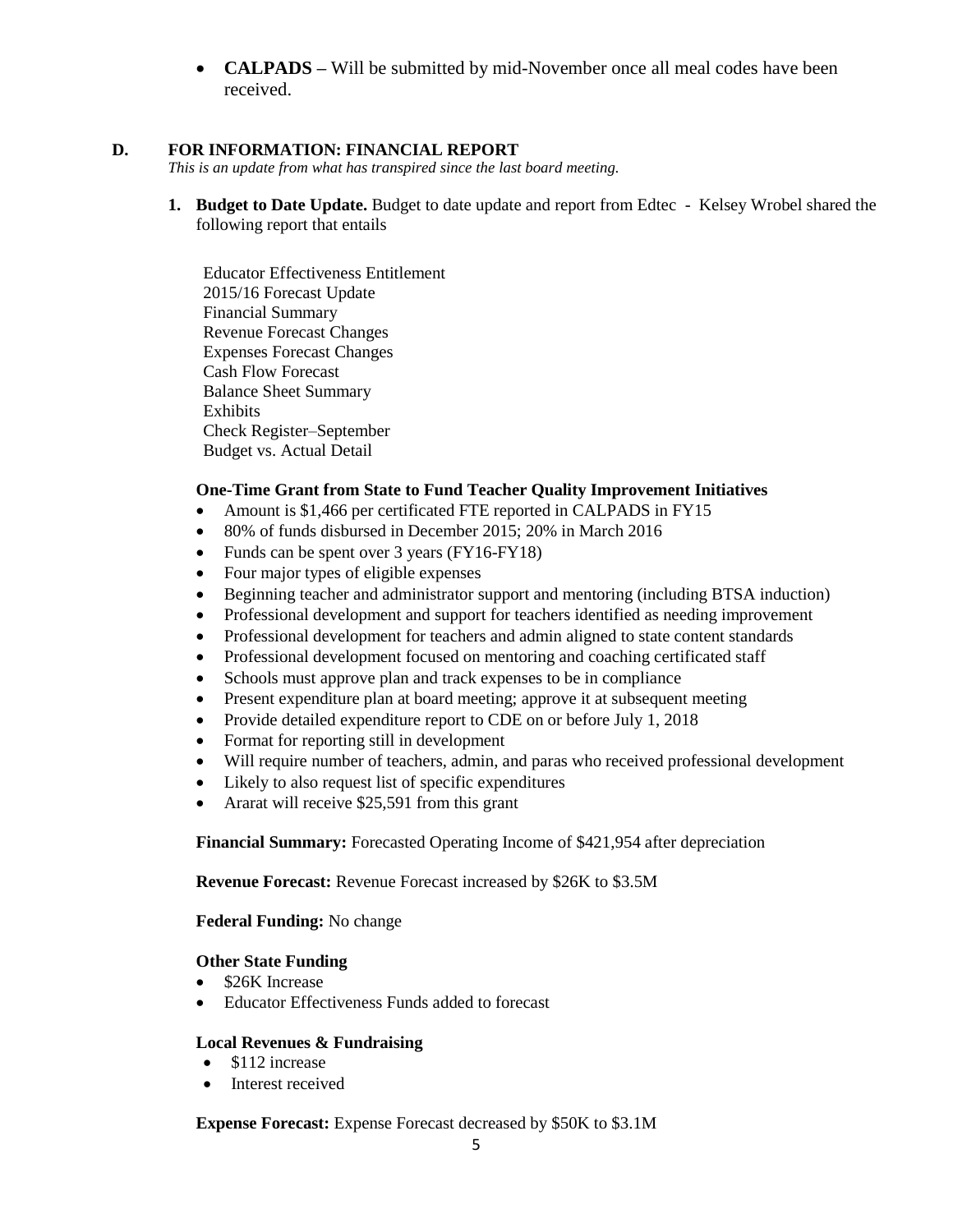#### **Compensation & Benefits**

- \$70 K decrease
- Adjusted teacher salaries to actual new contract amounts.

#### **Books & Supplies:** No change

#### **Services & Operating**

- Increased \$20 K
- \$24K nursing charge from LAUSD in September

#### **Capital Outlay:** No change

#### **Cash Flow Forecast**

- Cash balances forecasted to remain above \$1.6M all year.
- Total Cash balances at September 30thwere \$1,801,555 as follows:
- Checking -\$1,200,973
- Savings -\$600,582

#### **III. CONSENT AGENDA ITEMS**

*All matters listed under the consent agenda are considered by the Board to be routine and will be approved/enacted by the Board in one motion in the form listed below. Unless specifically requested by a Board member for further discussion or removed from the agenda, there will be no discussion of these items prior to the Board votes on them. The Principal recommends approval of all consent agenda items.*

**None**

#### **IV. ACTION ITEMS**

#### **A. Approval is Requested for Prop 39 application for the 2016-2017 school year**

#### **Recommend approval**

 Motion by: Mr. Henderson Seconded by: Mr. Oz Vote: Approved Unanimously

# **B. Approval is Requested for Riley's Farm 5th grade field trip for the amount of \$11,500.00**

This action item was approved pending 5<sup>th</sup> grade parent donations and monthly fundraisings to compensate for part of the expenses.

#### **Recommend approval**

 Motion by: Mrs. Avakian Seconded by: Mr. Oz Vote: Approved Unanimously

#### **V. INFORMATION ITEMS**/**POSSIBLE ACTION:**

**A. Update on Schools share of Co-Location Computer Lab Intrusion Alarm Installation for \$1300:**  Eric Estrada from LAUSD Prop 39 has clarified that Ararat Charter School is responsible for 1/5 of the cost.